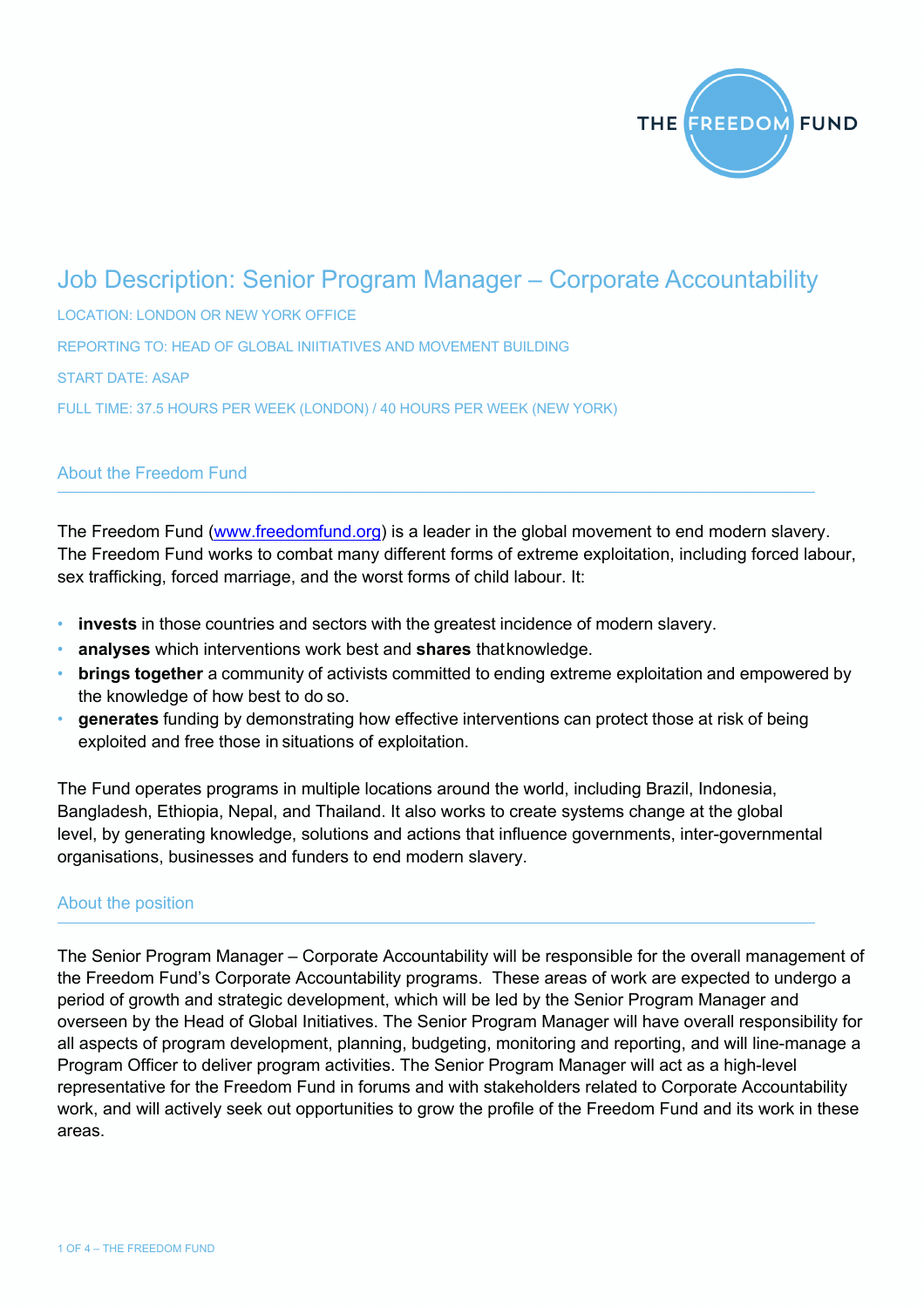They will also seek to actively build and nurture relationships with new and existing donors, and work with the Partnerships Team to grow the budget for Corporate Accountability programs.

# **Responsibilities**

- Lead the growth and strategic development of Corporate Accountability programs, and oversee their implementation by team members and consultants (where relevant)
- Act as the overall budget holder for Corporate Accountability, responsible for budget development and management (while delegating specific budget authority to team members as appropriate).
- Act as the high-level representative for Corporate Accountability, raising the profile of programs and activities both internally at the Freedom Fund and externally in engagements with interested stakeholders and potential funders.
- Grow the Freedom Fund's thought leadership in the field of Corporate Accountability, identifying where the Freedom Fund can best add knowledge and value, support networks and build the field.
- Ensure and assess program effectiveness, monitoring and evaluating success against program goals.
- Work with the Partnerships Team to grow the budget for Corporate Accountability, including developing new donor relationships and funding mechanisms.
- Work with the Communications Team to build a Communications strategy and outputs showcasing the work of the Corporate Accountability programs as appropriate.
- Line manage the Corporate Accountability Program Officer and ensure a high functioning team.
- Identify connections and modes of collaboration with other Freedom Fund programs and staff.
- Contribute to other activities at the Freedom Fund as required.

# Qualifications and experience

## **Essential**

- Knowledge of business and human rights principles and the landscape of relevant organisations and funders operating in this area
- At least 7 years of project/program management in an international context
- Experience managing program finances of over \$500,000
- Experience building and managing relationships with a range of donors and key stakeholders
- Experience managing staff and consultants
- Experience making or managing grants (including sub-grants)
- Knowledge of M&E principles and experience in monitoring and reporting on program activities
- Experience in public speaking and presenting to key stakeholders

#### **Desirable**

- Advanced degree (law degree preferred)
- Knowledge of the global anti-trafficking and anti-slavery landscape
- Experience in the anti-slavery sector and in countries with a high incidence of slavery
- Knowledge of languages other than English

#### Personal attributes

#### Essential

- Excellent verbal and written communication
- Excellent relationship building skills with a range of stakeholders
- Strong project management skills
- Strategic thinker with ability to bring structure in the development of new concepts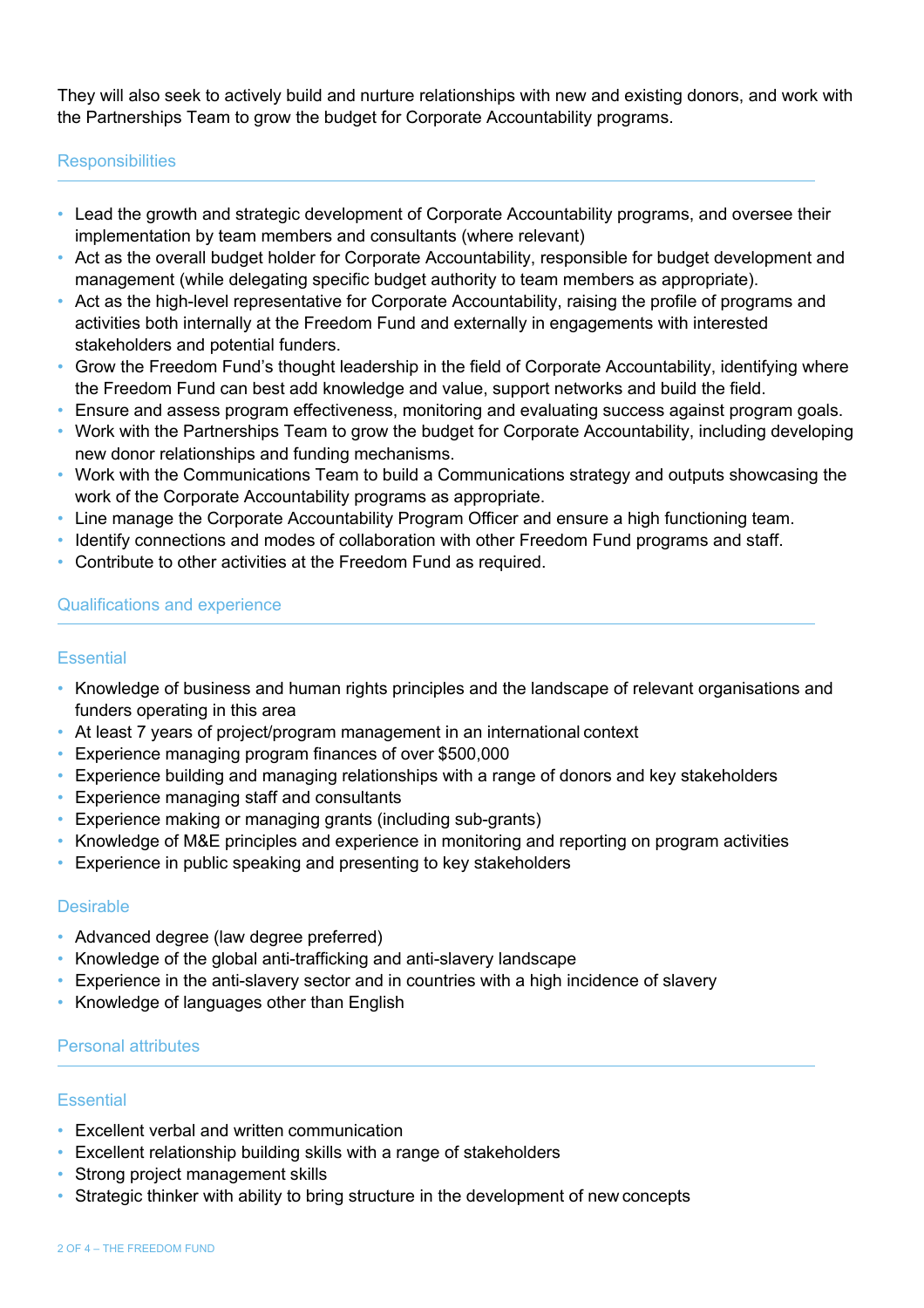- Creative and visionary
- Flexible, "can-do" attitude
- Ability to work independently, displaying strong initiative in solving day-to-day problems with limited direction
- Ability to build relationships with a wide range of individuals from diverse backgrounds
- Ability to travel internationally

## **Compensation**

## **LONDON**

- £52,698 £54,085 per annum (dependant on experience)
- 10% non-contributory pension scheme.
- 25 days holiday pro rata, plus public holidays.
- Season ticket loan and cycle scheme available.

# **NEW YORK**

- \$94,859 \$97,355 (dependant on experience)
- 5% employer sponsored 401k contribution (non-matched).
- 25 days vacation per annum, plus 8 national holidays.
- Generous health benefits package with full coverage of monthly premiums for medical, dental and vision.
- Additional cover is provided for spouses and dependants.
- Generous parental leave allowance and pay.

# Application procedure

Applications should be submitted in English and include a CV, cover letter (maximum one page) and contact details of two professional referees, one of which must be the applicant's current / most recent line manager or current / most recent Head of HR.

Please send applications by email in PDF format to jobs@freedomfund.org, including 'Senior Program Manager – Corporate Accountability' in the subject line before **9.00am BST** on **Thursday 30th June 2022.**

Please note that only candidates selected for further consideration will be contacted. No phone calls please. **No agencies please**.

The Freedom Fund is an equal opportunities employer. In line with our values of respect, agility and excellence, we value the strength of a diverse workforce and strongly encourage applications from people with disabilities, Black, Asian or Minority Ethnic backgrounds, LGBTQ+ and from different socio-economic backgrounds. Applicants must be eligible to work in the UK or US.

# **The Freedom Fund is committed to the importance of meaningful survivor inclusion and leadership. As such, particular consideration will be given to applicants with lived experience of trafficking and/or forced labour.**

*As part of our commitment to the protection of children and vulnerable people in our work, any offer of employment with the Freedom Fund will be subject to satisfactory pre-employment checks to ensure we recruit only those who are suitable to work with children and vulnerable persons. These checks include Disclosure and Barring Service and/or International Criminal Records Checks, satisfactory references,*